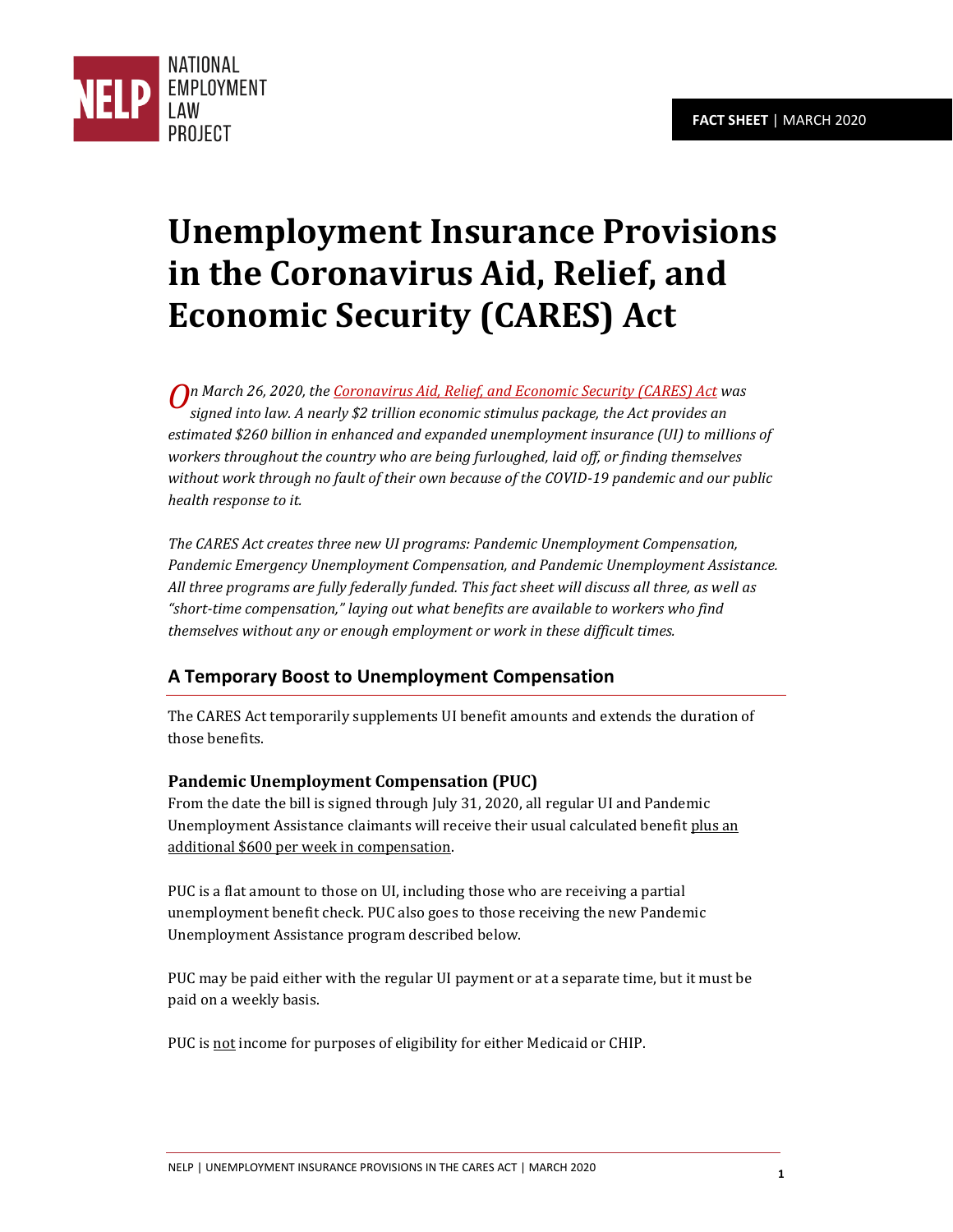#### **Pandemic Emergency Unemployment Compensation (PEUC)**

The CARES Act also provides an additional 13 weeks of state UI benefits, which will become available after someone exhausts all their regular state UI benefits. All but eight states offer 26 weeks of UI benefits.<sup>1</sup>

To receive PEUC, workers must be actively engaged in searching for work. The bill explicitly provides, however, that "a State shall provide flexibility in meeting such [work search] requirements in case of individuals unable to search for work because of COVID-19, including because of illness, quarantine, or movement restriction."

PUC, PEUC, and Pandemic Unemployment Assistance (discussed below) are fully federally funded. States will also receive additional administrative funds to operate these programs.

**Non-Reduction Rule.** There is a "non-reduction rule" in the Act, which means that as long as the states are participating in these programs, they may not do anything to decrease the maximum number of weeks of UI or the weekly benefits available under state law as of January 1, 2020.

**Waiting Week.** In addition, most states have a statutory one-week "waiting period" for people to receive UI benefits. But under the CARES Act, states that waive the one-week waiting period will be fully reimbursed by the federal government for that week of benefits paid out to workers plus the administrative expenses necessary for processing those payments.

#### **Emergency Assistance to Reach Workers Typically Left Out**

#### **Pandemic Unemployment Assistance (PUA)**

Pandemic Unemployment Assistance (PUA) provides emergency unemployment assistance to workers who are left out of regular state UI or who have exhausted their state UI benefits (including any Extended Benefits that might become available in the future). Up to 39 weeks of PUA are available to workers who are immediately eligible to receive PUA. The program will expire on December 31, 2020, unless otherwise extended.

Importantly, this program will provide income support to many workers who are shut out of the state UI systems in this country. In fact, workers who are eligible for state UI are not eligible for the PUA program.

Those eligible for PUA include self-employed workers, including independent contractors, freelancers, workers seeking part-time work, and workers who do not have a long-enough work history to qualify for state UI benefits.

### NELP | UNEMPLOYMENT INSURANCE PROVISIONS IN THE CARES ACT | MARCH 2020 **<sup>2</sup>**

<sup>1</sup> The following states provide less than 26 weeks of regular UI benefits: Arkansas, Alabama, Florida, Idaho, Kansas, Missouri, North Carolina, and South Carolina. Source: "Policy Basics: How Many Weeks of Unemployment Compensation Are Available?" Center on Budget and Policy Priorities, 23 March 2020. Available at [https://www.cbpp.org/research/economy/policy-basics-how-many-weeks-of](https://www.cbpp.org/research/economy/policy-basics-how-many-weeks-of-unemployment-compensation-are-available)[unemployment-compensation-are-available.](https://www.cbpp.org/research/economy/policy-basics-how-many-weeks-of-unemployment-compensation-are-available) Georgia's Department of Labor expanded UI benefit duration to 26 weeks on March 26, 2020, [https://www.wtoc.com/2020/03/26/georgia-dept](https://www.wtoc.com/2020/03/26/georgia-dept-labor-extends-unemployment-insurance-assistance/)[labor-extends-unemployment-insurance-assistance/.](https://www.wtoc.com/2020/03/26/georgia-dept-labor-extends-unemployment-insurance-assistance/)